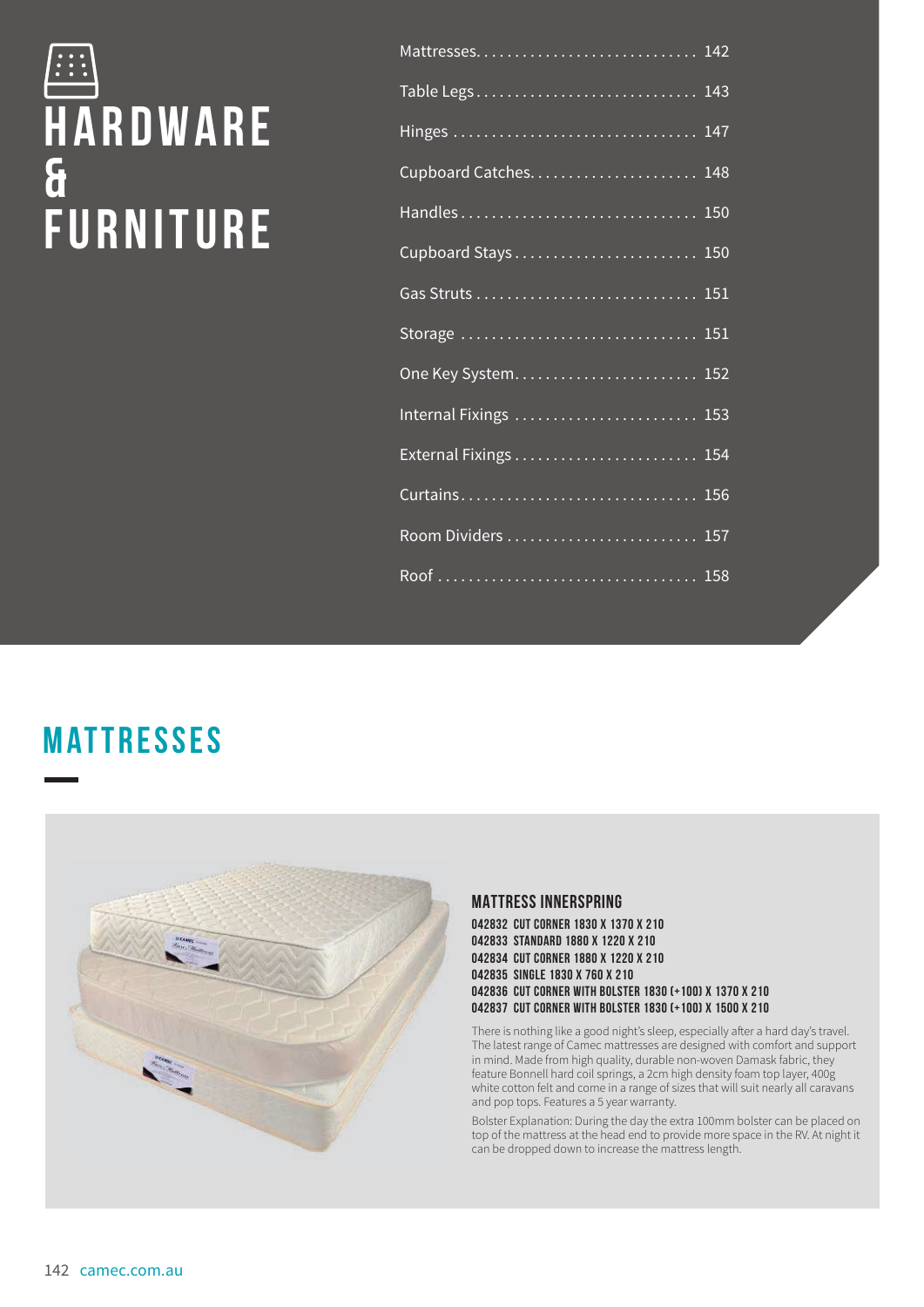## **TABLE LEGS**



#### **TABLE HINGE SECTION 034298 4M CLEAR ANODISED MALE 034299 4M CLEAR ANODISED FEMALE 035210 MALE & FEMALE SECTION - 495MM LONG** Male section mounts onto table and the female section attaches to the wall.



### **ALI TABLE HINGE 995MM 007958 MALE 007959 FEMALE**

#### **FEATURES**

- This clip system releases by lifting the far end of the table up - the sections then are easy to separate
- The table requires some form of leg or support at the end away from the clip section.



## **PLASTIC HINGE - TABLE SUPPORT LEG 007908**

Replacement plastic hinge for table support legs (refer codes 007873, 007874 and 007875). Suitable for folding the table leg.



**BREHA TABLE SUPPORT LEG**

**007873 305MM 007874 355MM 007875 457MM**

Hinged support leg for table tops when converting to bed base.



## **TABLE SLIDE RAIL KIT 007960**

Suits bi-fold and folding table legs. Kit includes: 2 x plugs, 2 x brackets 1 x 500mm Rail 1 x 950mm Rail

#### **FEATURES**

- Attaches to a table top to a wall
- 2 x supplied brackets clip to the aluminium rail to
- secure table
- 2 x length rails included to allow table to be attached in two seperate locations
- Table requires some form of leg support at other end



## **PLASTIC BRACKET - TABLE SLIDE 007961**

Replacement bracket for table slide kit (refer code 007960).

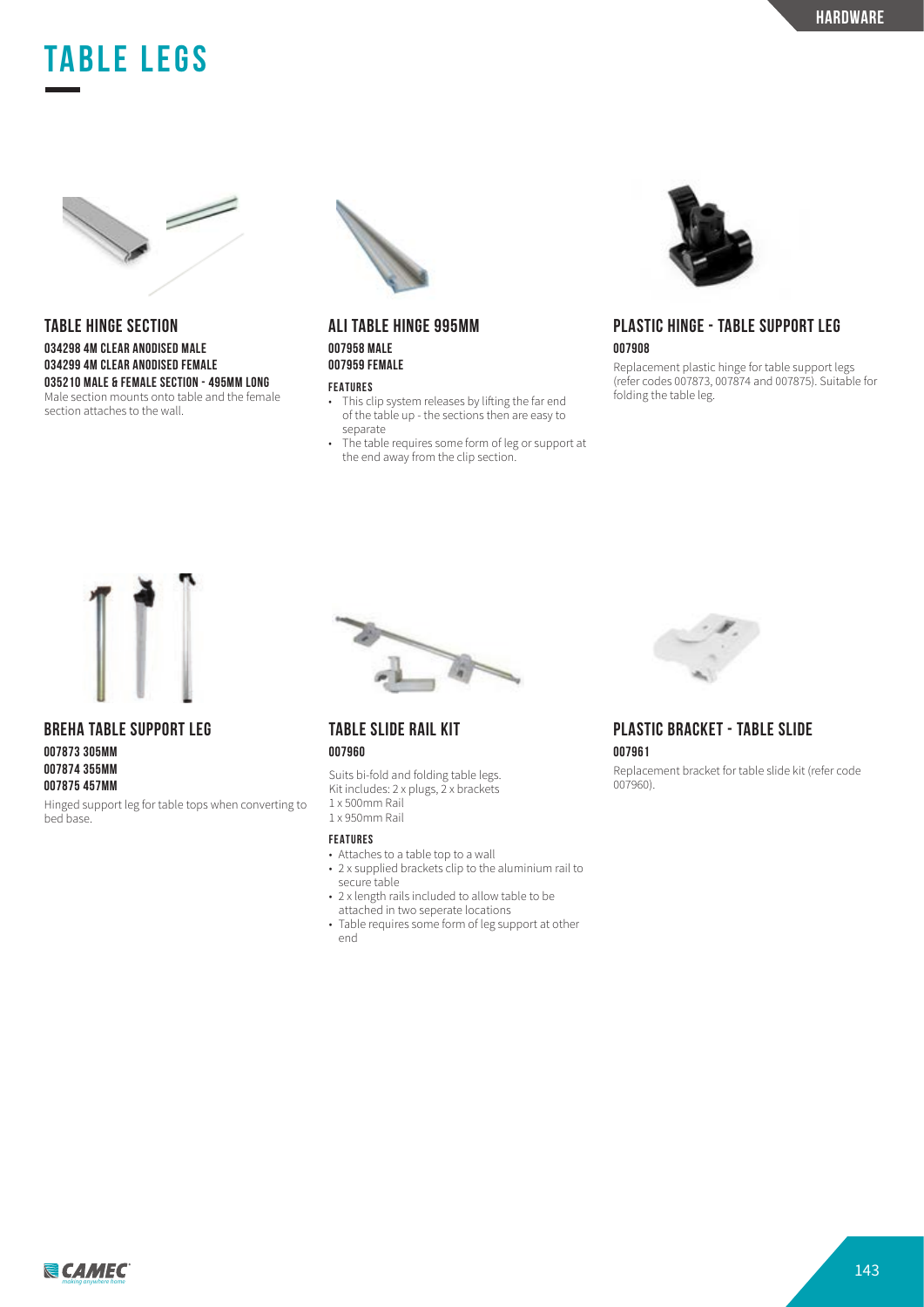

#### **TABLE LEG - WINEGLASS BENT TUBE**

#### **035213**

5pcs-Grey Base Silver Zinc Leg.

#### **FEATURES**

- Centre bent tube section removes to fold table down, and allows the table to rotate in an offset method to give greater clearance • The top is removable with a finger
- knob and does not include a table top

#### **SPECIFICATIONS**

- Table Leg Height: 700mm
- Base: 430mm (diameter)
- Top Plate: 300mm x 170mm
- Pipe: 38mm outside diameter • Pipe Offset: 200mm
- 
- Grey



## **WINEGLASS TABLE LEG WITH ANGLE IRON TOP**

#### **007884**

A wineglass shaped leg with an angle iron split top.

#### **SPECIFICATIONS**

- Table Leg Height: 730mm
- Base: 420mm(diam)
- 38mm tube



#### **WINEGLASS TABLE LEG 044956**

This Wineglass Table Leg complete with base and top comes in four parts (top plate, tube, bottom plate & anchor), making it easier to pack up and store while on the go in your caravan or camping.

#### **SPECIFICATIONS**

- Silver leg black top
- Wineglass table leg complete with base & top
- Includes: 1x top plate, 1 x leg tube, 1 x bottom plate, 1 x anchor
- Height: 700mm including base
- Finish: Powder Coated
- Weight: 5kg
- 45mm tube



## **WINEGLASS TABLE LEG - PLATE TOP**

#### **007885**

Wineglass Table leg in grey. Four pieces make up this table. It has a removable base which can be bolted or unbolted from floor with a finger bolt inside base.

#### **FEATURES**

- Centre tube section removes to fold table down.
- The top is removable with a finger knob.
- This does NOT include a table top, these must be individually made by the customer.
- 38mm tube



## **BREHA CLIP - ISLAND LEG POLE 007912**

For storage of island table leg poles when table is not in use. Suits 45mm tube.



## **BREHA CHROME TUBE FOR PEDESTAL TABLE LEG**

**SPECIFICATIONS**

**007924**

• Dimensions: 690mm(h) x 44.5mm(d)



144 camec.com.au

**BREHA ISLAND TUBE TABLE LEG SET 007876**

- Bottom plate is recessed into the floor to stop any tripping hazard when the table is removed
- 45mm tube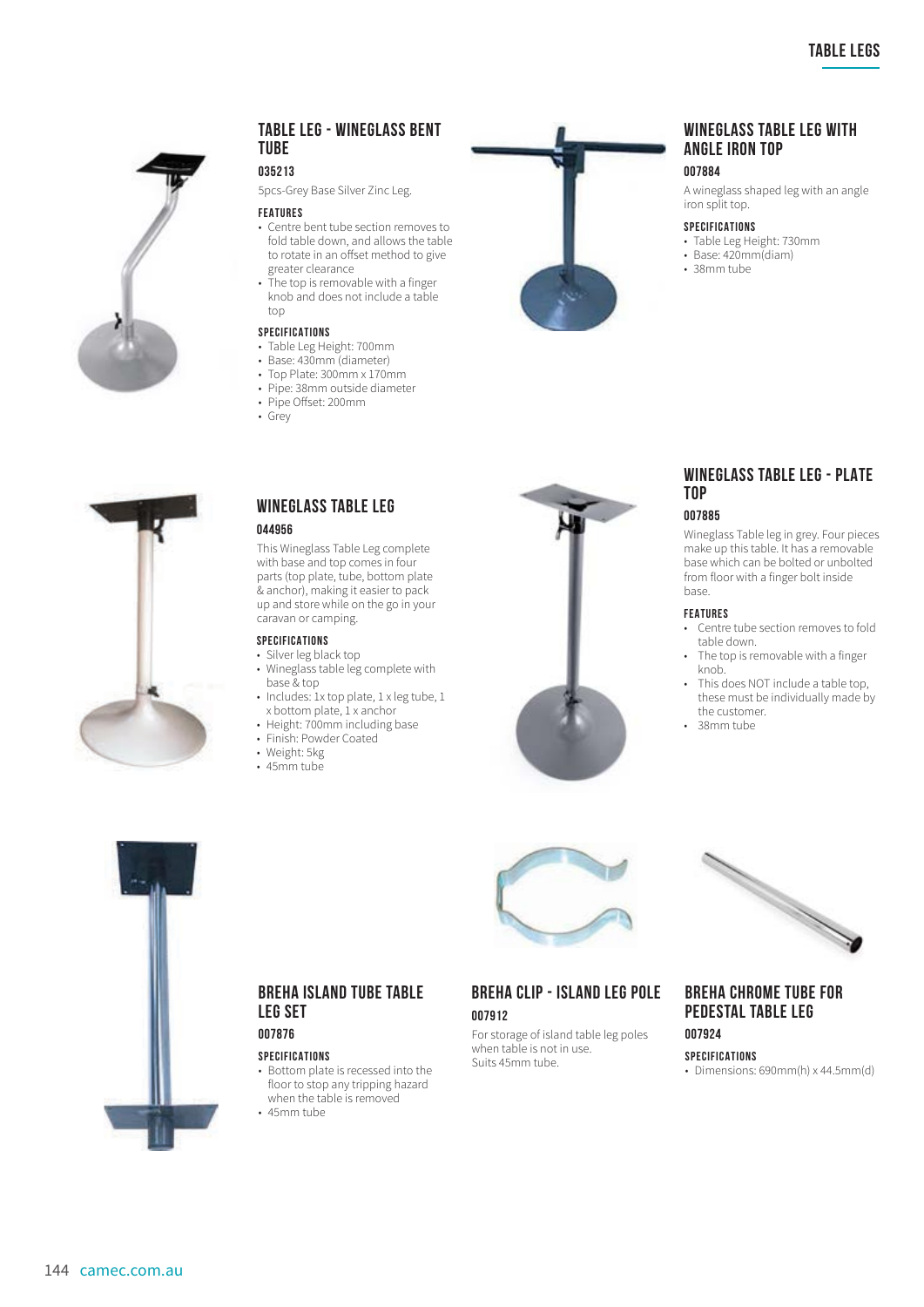

**TOP PLATE SWING AWAY TABLE LEG 007895** Suits 38mm diameter tube.



**TOP PLATE - TUBULAR ISLAND LEG**

### **007909**

Replacement top plate for Island tube table set (refer code 007876). Suits 45mm diameter tube.





#### **007890**

This telescopic table leg has an adjustable height floor plate to allow for correct height setting when table is being used as a bed base. Lock knob tightens a friction shim to prevent accidental movement.

#### **SPECIFICATIONS**

- Overall Height: 855mm
- Closed Height: 480mm



## **TOP PLATE FOR PEDESTAL TABLE LEG SPLIT**

#### **007921**

Replacement top plate for pedestal table leg split. Suits 45mm tube.



**TABLE LEG COLLAR SWING AWAY 007897**

Replacement swing away collar for table leg (refer code 007892).





### **SWING AWAY TABLE LEG 4 PIECE 007892**

## Swings away where space is very

restricted. Designed to swing table out of the way when not being used to provide more space in van.

#### **FEATURES**

- Includes leg, top plate and bottom plug to secure to floor
- Collar attaches to the side of seat to give added support to leg
- 2 legs required for longer tables

#### **SPECIFICATIONS**

- Underside of Table to Floor: 750mm
- Offset: 210mm
- Tube Dimension: 38mm
- Weight: 2.79kg

## **FOLDING TABLE LEG - 675MM 007906**

This unique table top hinge leg offers versatility and portability. The table top can be lifted from the wall bracket and conveniently positioned elsewhere on the caravan, even outdoors.

#### **SPECIFICATIONS**

- Hinged at the top to allow folding
- Ideal for stowing table top when space is a premium
- Can be used with table hinge section (P3) or table kit (007960 - P3)

## **BI-FOLD TABLE LEG - 675MM 007905**

This unique table top hinge leg offers versatility and portability. It can also serve as a bed base.

#### **FEATURES**

- Unique European style aluminium leg
- Adjusts to both table and bed height • Table top can be lifted from the wall bracket and positioned elsewhere on the caravan, even outside

#### **SPECIFICATIONS**

- Height: 675mm
- Bi-Fold Height: 315mm



These simple "V" shaped, chromed wire legs which lock for vertical support, can pivot horizontally under the table top for ease of storage or when the table top is being used as a bed.

#### **SPECIFICATIONS**

• Dimensions: 80mm(w) x 710mm(h) x 20mm(d)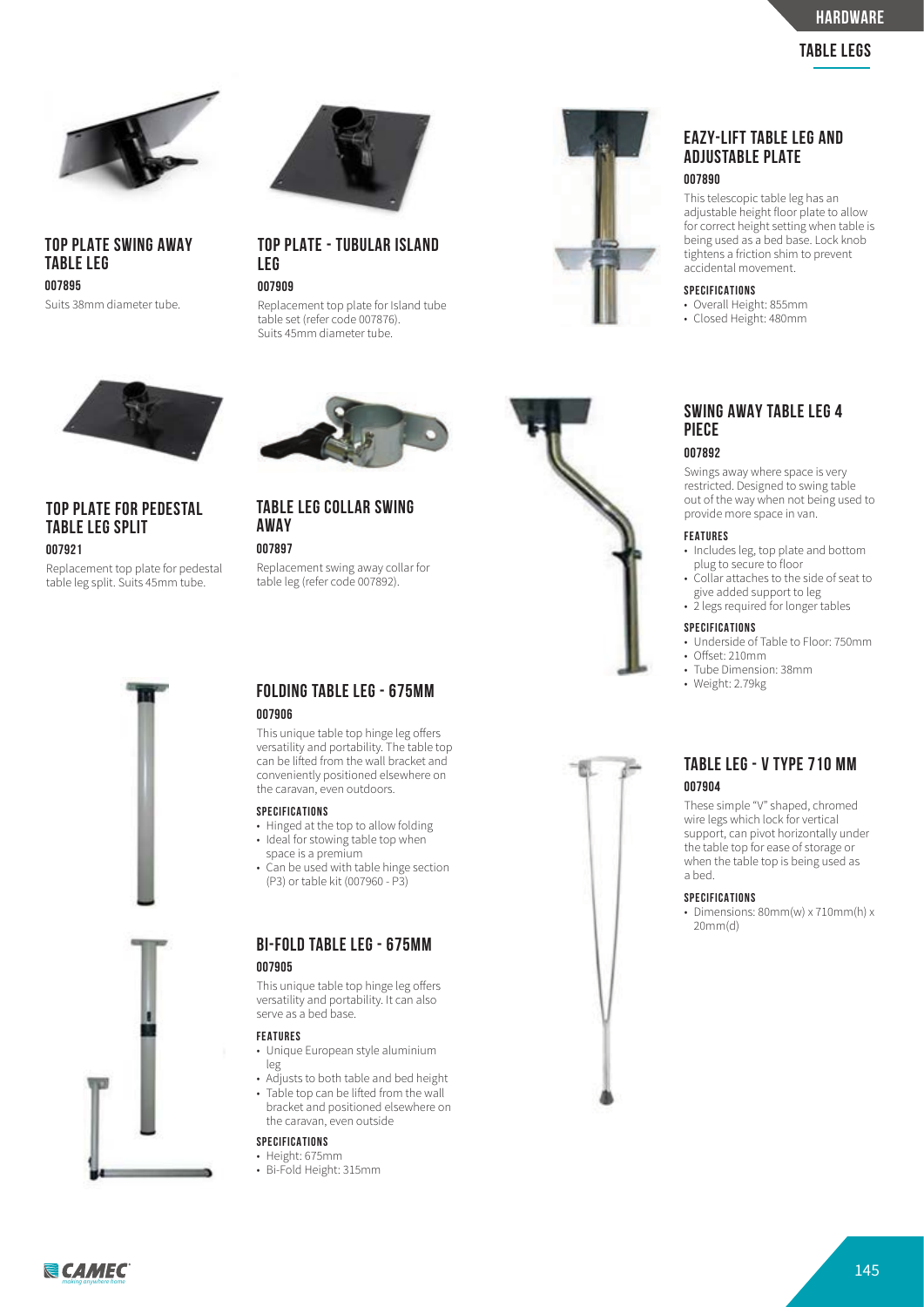

## **PRIMERO COMFORT TABLE SUPPORT**

#### **044429**

The elegant Primero Comfort Table Support offers the complete range of functionality and usability for modern caravan and motor homes. Designed and tested to offer maximal stability, longevity and flexibility while considering space and weight. This table support can be moved down smoothly by pulling the handle to convert into an additional sleeping area. While the gas spring helps to raise the table back into its dining position considering space and weight.

#### **FEATURES**

- Light Weight
- Reduced height compared to previous model (8mm)
- New ergonomic designed handle
- Small footplate to save space
- No screw cover plate required
- Swivel function

#### **SPECIFICATIONS**

- Height: 300-600mm
- Swing: 360mm
- Weight: 7.7kg

## **FIAMMA TUBE PRO TABLE LEG**

#### **007913 RECESS BASE PLATE 007914 DOME TOP PLATE 040199 FOLDING TRIPOD BASE 040271 TUBE PRO TABLE LEG**

Chrome tube for the Tube Pro 70 table leg. Made from anodised aluminium.

#### **SPECIFICATIONS**

- The Tube Pro table leg comprises of 3 parts tube (code 040271), flush top (code 007914), recessed base (code 007913) and optional tripod used to convert table for outdoor use (code 040199). Each item is sold individually
- Can easily be dismantled and stored
- Height: 700mm height adjustable





## **PEDESTAL TABLE LEG - ANGLE IRON TOP**

#### **007880**

The 4 way chrome base is bolted to the floor with the supplied eye bolt. The table can be easily removed to use outside or as a bed base. The chrome tube and angle iron top can be removed by undoing the wing nuts top and bottom. Two long & 2 short legs on base.

#### **FEATURES**

- Can be anchored to the floor for travel but can also be moved for use elsewhere
- Freestanding
- Sturdy table legs with an angle iron top plate for extra support
- Includes 2 long and 2 short legs on base

#### **SPECIFICATIONS**

**007940**

- Table Leg Height: 690mm
- Long Base: 615mm x 830mm





**LOCKING KNOB - EASY LIFT LEG**

Replacement locking knob with a 3/8" Whitworth thread to suit Eazy lift table



#### For wall mounted use. Bottom plug secures to the floor for the tube to swivel, the collar is attached to the side of the seat or wall to give added support to the leg.

**SPECIFICATIONS** • 3/8" Whitworth thread Black

leg (refer code 007890).

## **WING NUT HANDLE 007923**

Wing nut handle for pedestal table leg.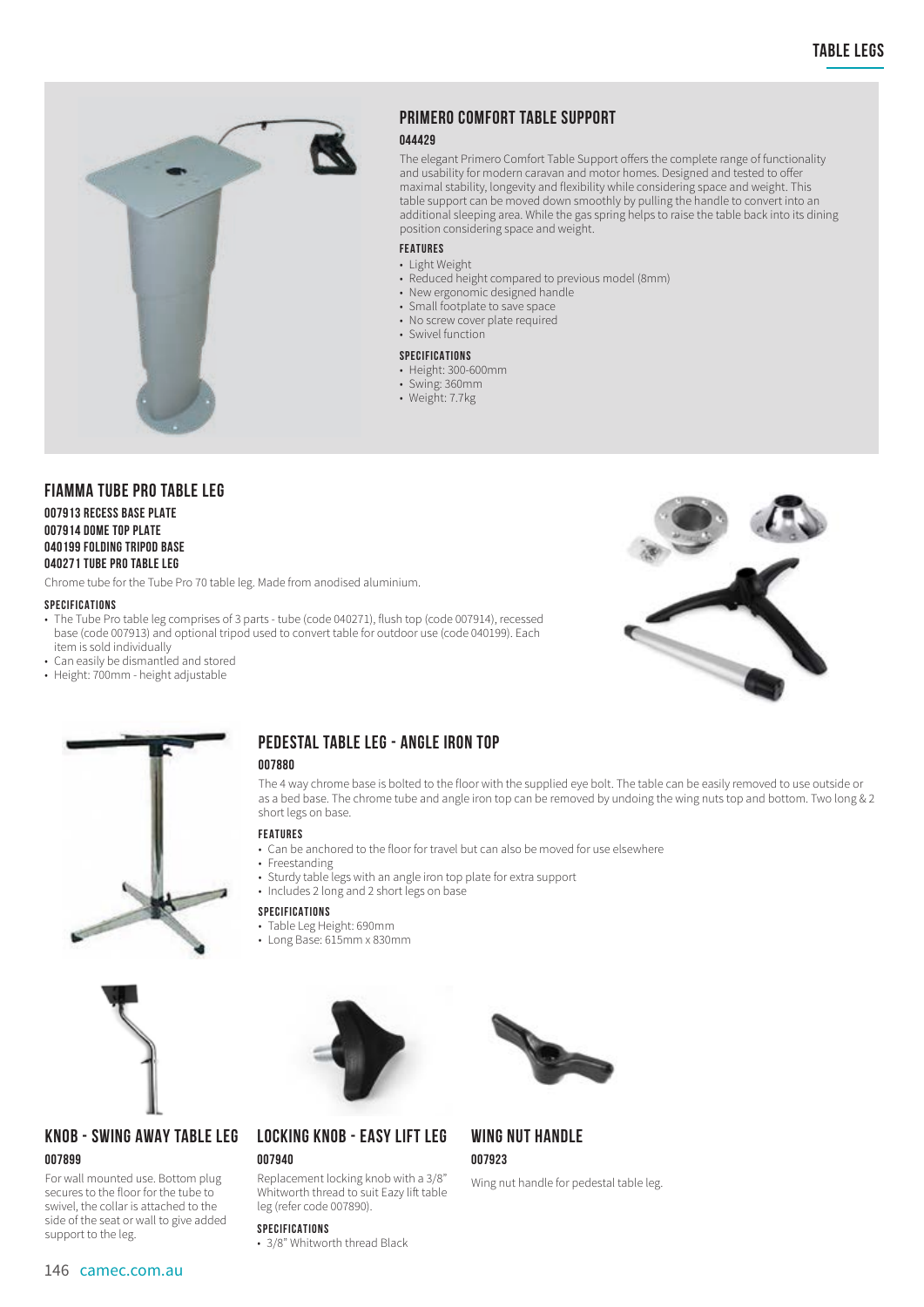## **table legs Hinges**



## **FOLDING BRACKET 305MM WHITE**

#### **008006**

305mm spring loaded. Can be used for folding bench tops or foot stool supports.

## **SPECIFICATIONS**

- White<br>• Locks Locks into place when raised
- Easy release



## **BUTT HINGE NYLON 51MM 008019**

**FEATURES**

- Nylon
- Heavy duty • Durable
- **SPECIFICATIONS**
- 51mm



## **CUPBOARD HINGE FLAT**

#### **008033**

A semi concealed offset leaf cupboard hinge. Fits flush on the outside of the frame and flush on the inside of the door.

## **SPECIFICATIONS**

- Zinc finish
- Hole centres on long side: 52mm
- Hole centres on short side: 26mm



## **CUPBOARD HINGE 008027 FLAT BRASS**

Popular semi concealed flat leaf cupboard hinge in a choice of two finishes.



**BUTTERFLY HINGE 008034 NICKEL 008036 BRASS**



## **MINI DOOR OFFSET HINGE NO18 015651**

Semi concealed lightweight, non-rusting, aluminium hinge for mini access doors.

## **SPECIFICATIONS**

• Chrome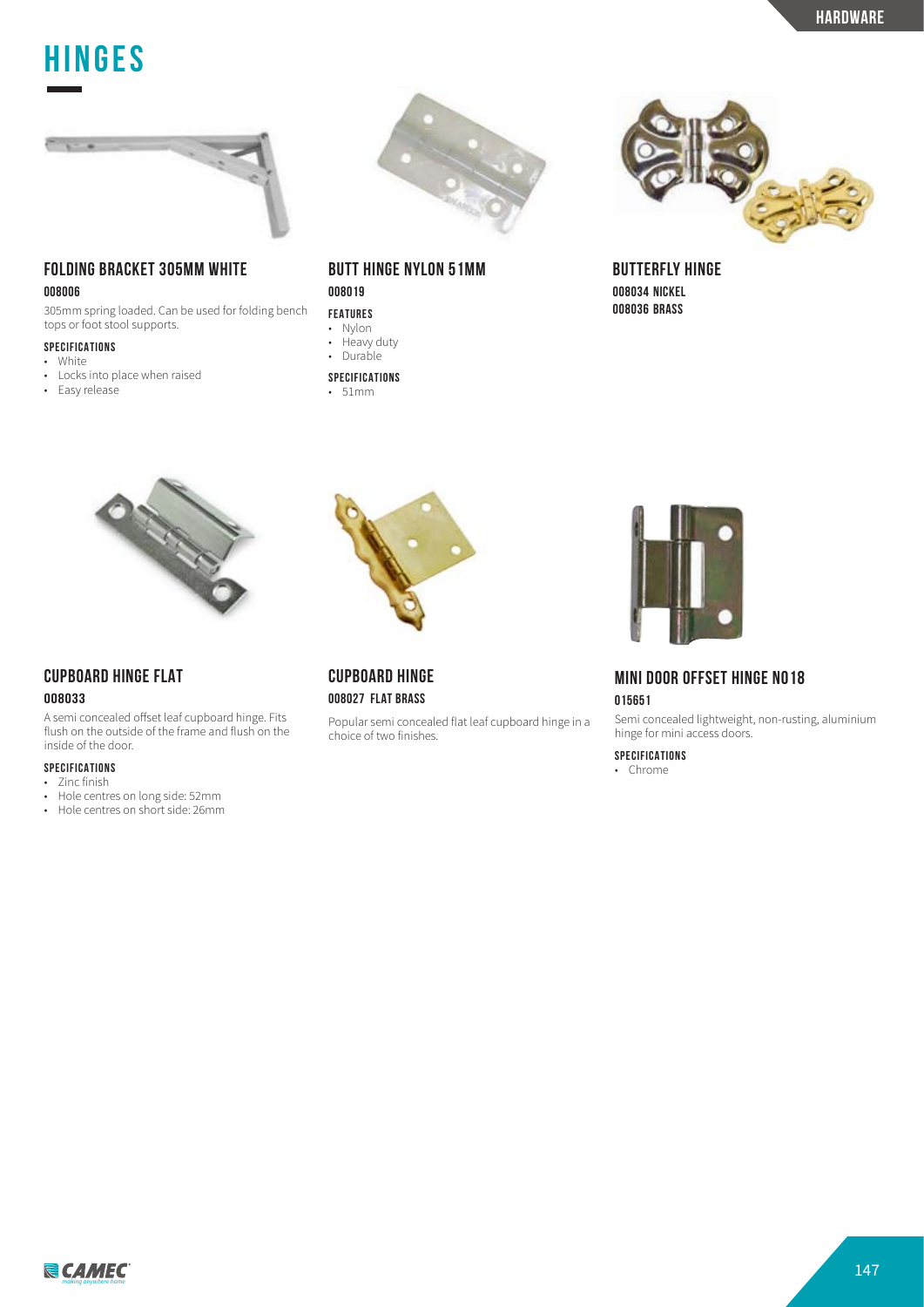## **CUPBOARD CATCHes**



**ROLLER CATCH-CUPBOARD 008059** Blister Pack of 2. A positive action roller catch.



**SCREW GRIPPER CATCH 008060** 



### **CUPBOARD VERTICAL CATCH NYLON 008061**

Gripper catch, vertical. Used to keep cupboard doors or draws closed. This version is usually placed on a vertical side.

#### **FEATURES**

- Strong and positive nylon gripper catch for cupboard doors and drawers
- Vertical striker<br>• Base Width: 13
- Base Width: 13mm x 32mm
- 2 Pieces



## **CUPBOARD CATCH**

#### **008078**

A strong plastic spring-loaded catch used in many early Franklin caravans (2 part).

#### **SPECIFICATIONS**

- Ideal for doors that are 10mm thick
- Measures 73mm from rear single screw hole to each front screw hole
- Brown



## **CUPBOARD CATCH LONG STEM 008080**

The 1269B long stem cupboard catch is a pull catch that suits a cupboard door with a 20mm thickness. It accepts various knobs and includes striker plate.



**COROMAL BOOT LOCK 051648**



### **CUPBOARD HORIZONTAL CATCH NYLON 008062**

Gripper catch, horizontal. Two pieces that make up the horizontal gripper catch. Used to keep cupboard doors or draws closed.

#### **FEATURES**

- Strong and positive nylon gripper catch for cupboard doors and drawers
- Horizontal striker
- Base Width: 13mm x 32mm<br>• 2 Pieces
- 2 Pieces



## **CUPBOARD CATCH**

**008081**

A strong plastic spring-loaded catch used in many early model caravans (2 part).

• Brown



**MINI CUPBOARD CATCH STRIKER 008095**

## **FEMALE SECTION-C/CATCH WHITE**

**008063** Nylon.



### **CAMEC NICKEL CATCH SET 008089 13MM 008091 19MM**

Camec nickel catch set includes catch, rosette, knob and striker plate. Knob sits near flush with drawer when locked and pops out when pressed to open.



**COMPRESSION LATCH 051723**

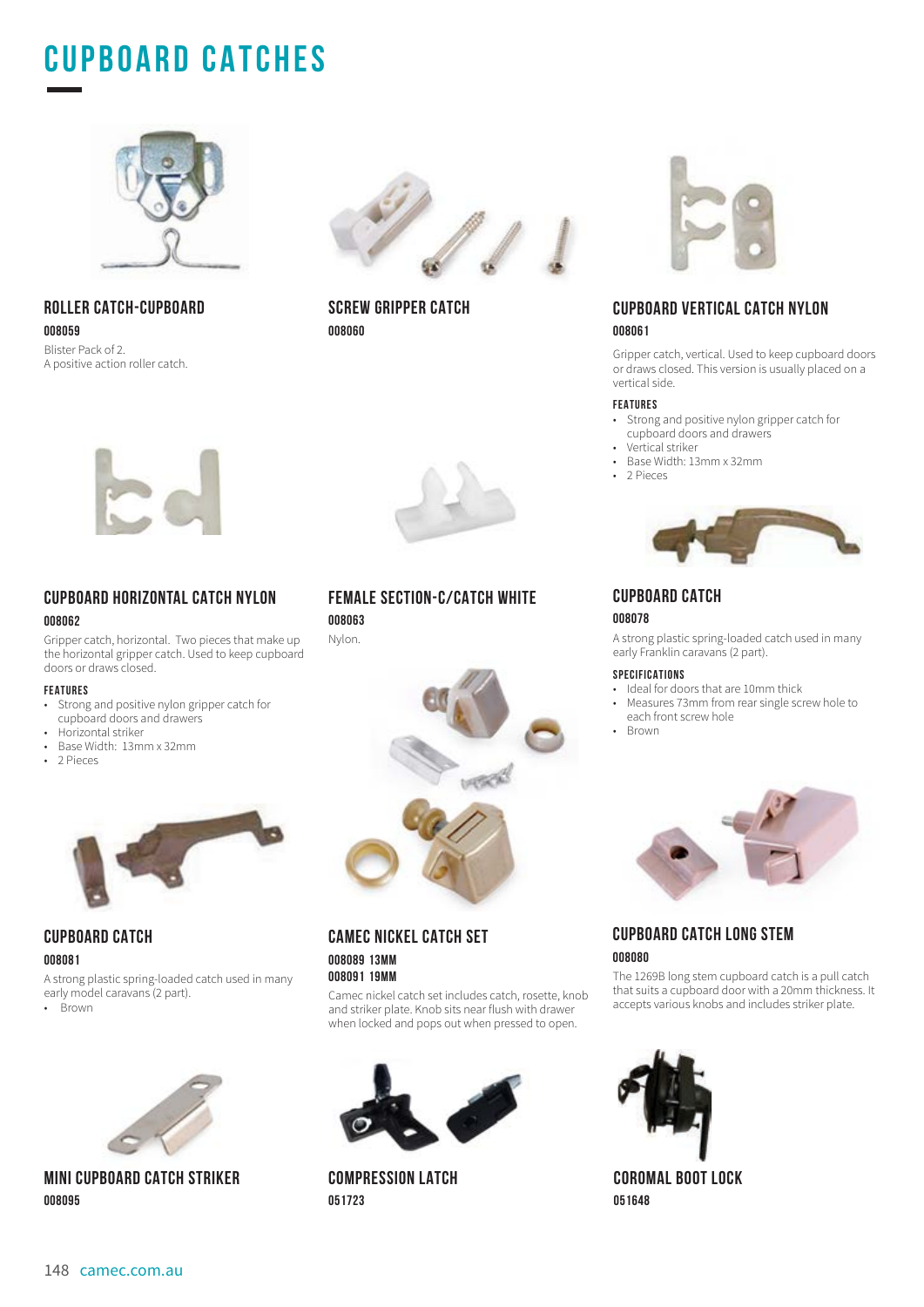## **cupboard catches**



## **CAMEC CUPBOARD CATCHES**

| ROSETTES |                 |                           |                   |  |
|----------|-----------------|---------------------------|-------------------|--|
|          | <b>PART NO.</b> | <b>DESCRIPTION</b>        |                   |  |
|          | 008141          | MINI NICKEL PLATED        |                   |  |
|          | 008150          | <b>16MM NICKEL PLATED</b> | S/16MM THICK DOOR |  |
|          | 008156          | <b>19MM NICKEL PLATED</b> | S/19MM THICK DOOR |  |
|          | 008157          | <b>19MM WHITE</b>         | S/19MM THICK DOOR |  |





| AUK UAIUH       |                    |
|-----------------|--------------------|
| <b>PART NO.</b> | <b>DESCRIPTION</b> |
| 008097          | <b>LARGE WHITE</b> |
| 008143          | MINI BROWN         |
| 008144          | MINI NICKEL PLATED |
| 008145          | MINI WHITE         |
|                 |                    |



| PUSH BUTTON KNOB |  |
|------------------|--|
|                  |  |

| <b>PART NO.</b> | <b>DESCRIPTION</b>    |
|-----------------|-----------------------|
| 008133          | 16-19MM NICKEL PLATED |
| 008134          | 16-19MM WHITE         |
| 008137          | MINI NICKEL PLATED    |



#### **ANGLE STRIKERS - OPTIONAL**

| .          |                                 |  |
|------------|---------------------------------|--|
| LPART NO.' | . I DESCRIPTION                 |  |
| 008103     | PUSH BUTTON CATCH STRIKER CATCH |  |



## **LOCKWOOD 200 STREAMLATCH 008235**

Main door lock ideal for narrow door stiles. • Chrome



**COMPRESS LATCH FLUSH FITTING 008238 SMALL 017166 LARGE** For use on Service Doors.

• Chrome

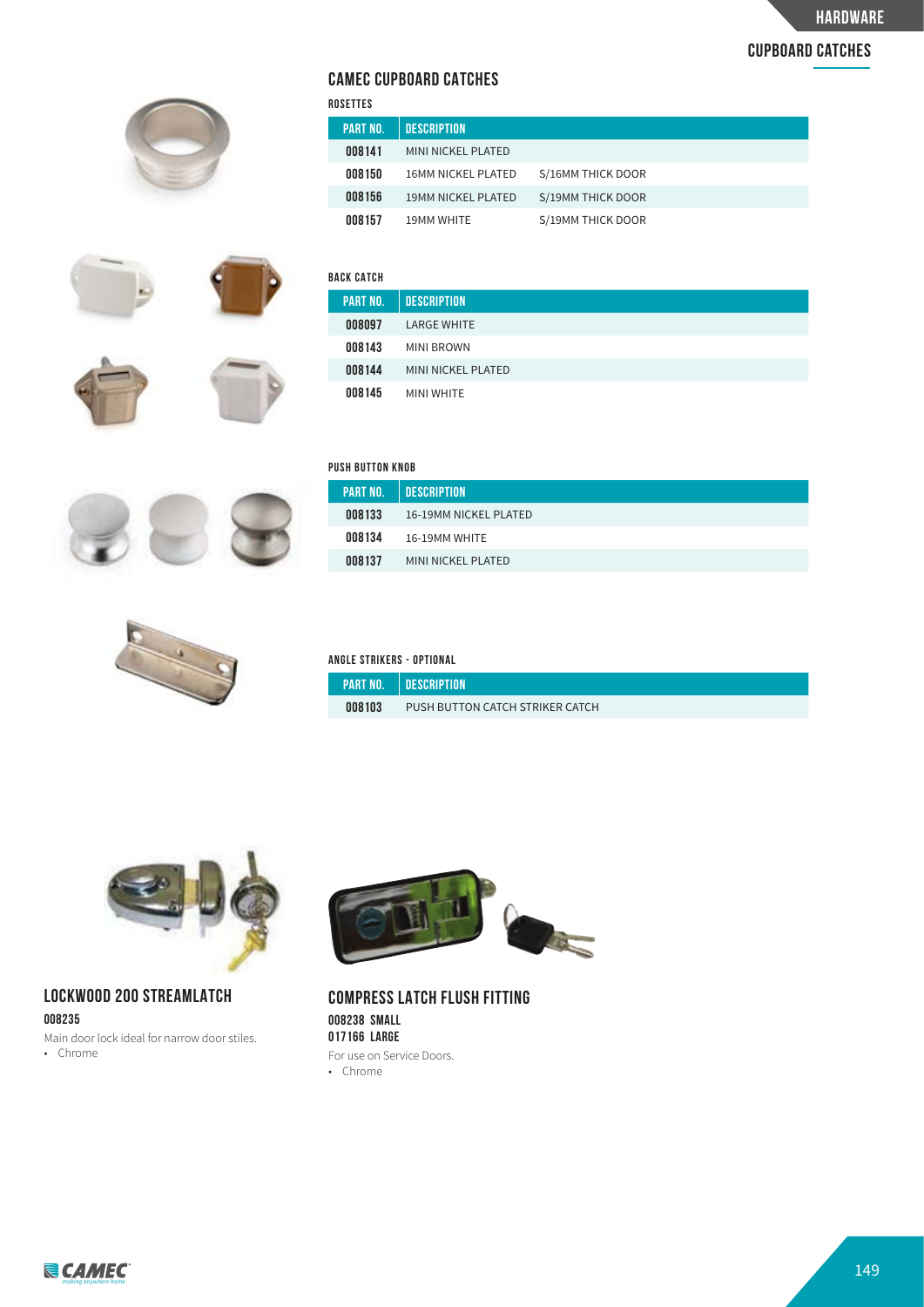## **HANDLES**





### **EMRO HANDLE - 150MM 036752**

A strong chrome plated handle suitable as a pull handle on the corner of caravan.

#### **SPECIFICATIONS**

- Length: 130mm
- Chrome
- 4 hole mounting



#### **VECAM GRAB HANDLE GASKET 007981 GREY 007984 WHITE**

Replacement gasket for grab handle (refer code 007980 and 007983).

## **CHROME GRAB HANDLE 007977 100MM**

**007979 152MM**



### **GRAB HANDLE PLASTIC 007988**

A strong plastic grab handle suitable as a pull handle on the corner of caravans or camper trailers.

## **SPECIFICATIONS**

- White
- Overall Length: 175mm
- 16mm between hole centres horizontally • 153mm between hole centres vertically



### **VECAM GRAB HANDLE 007980 GREY 007983 WHITE**

A strong plastic grab handle suitable as a pull handle on the corner of caravans or camper trailers. Gasket not included. Please use silicone under the handle and also on the threads of your screws.

#### **SPECIFICATIONS**

- Overall Length:160mm
- 23mm between hole centres horizontally
- 136mm between hole centres vertically

## **CUPBOARD STAYS**



## **FIRMOTOP STAY CUPBOARD STAY UP 008009**

#### **FEATURES**

- Chrome finish cupboard stay up<br>• Spring pressure supports the flap
- Spring pressure supports the flap when raised and holds it firmly against the cabinet when closed

#### **SPECIFICATIONS**

- Opens to 130mm overall
- Chrome



## **802 WINDOW STAY**

## **008014 SMALL**

This folding stay is available in two sizes and was often used as a window stay in older caravans.

- Small measures 75mm from central pivot to outer pivot
- Large measures 100mm from central pivot to outer pivot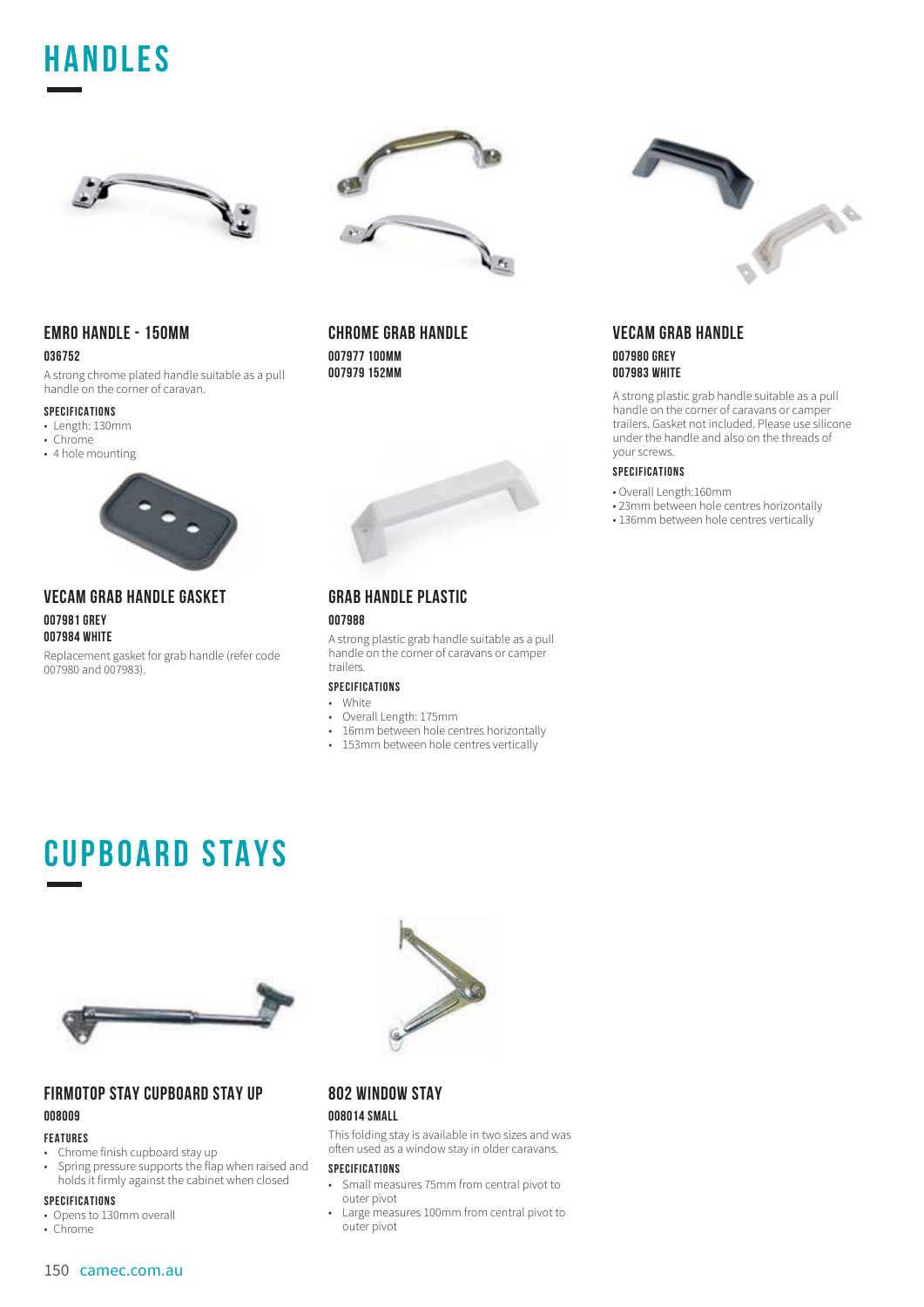## **GAS STRUTS**



## **GAS STRUTS**

These are used to assist the lifting of the roof of many pop-tops. Please note: Ensure the extended length is suitable and that the ends are similar. Confirm Newton rating on your existing gas strut.

**040273 125N - 195.5MM - 12.25KG CAPACITY 015645 150N - 317MM - 15KG CAPACITY 035305 150N - 450MM - 15KG CAPACITY 008406 100N - 525MM - 10KG CAPACITY 008407 150N - 525MM - 15KG CAPACITY 008408 200N - 525MM - 20KG CAPACITY 008424 230N - 525MM - 23KG CAPACITY 008397 240N - 825MM - 24KG CAPACITY 035302 250N - 430MM - 25KG CAPACITY 008409 250N - 525MM - 25KG CAPACITY 008398 290N - 825MM - 29KG CAPACITY 008410 300N - 525MM - 30KG CAPACITY 008425 330N - 525MM - 33KG CAPACITY 008395 330N - 825MM - 33KG CAPACITY 008411 350N - 525MM - 35KG CAPACITY 008412 400N - 525MM - 40KG CAPACITY 008396 435N - 525MM - 43.5KG CAPACITY 008413 500N - 525MM - 50KG CAPACITY 035297 600N - 525MM - 60KG CAPACITY**

NB: M8 nuts are not supplied with gas struts

## **STORAGE**



## **ROLLOUT PANTRY AND BASKETS 000122 2 X 110MM BASKETS AND FRAME 000125 2 X 200MM BASKETS AND FRAME**

The pantry comes with 2 chrome plated wire baskets that clip onto the frame. Can be made to different widths to suit the door opening. The main frame is tube steel which slides into the cupboard on reversible runners. Additional baskets are also available.

#### **FEATURES**

• Keeps goods secure while travelling • Includes chrome plated baskets

#### **SPECIFICATIONS**

- Frame Dimension: 470mm(d) x 570mm(h)
- Min space required 480(d) x 600 (h)



## **ROLLOUT PANTRY BASKET 000124 110MM**

Replacement or spare pantry basket to suit rollout pantry (refer code 000122 Rollout Pantry). This is a chrome plated wire basket that clips onto the rollout pantry frame.

#### **SPECIFICATIONS**

• Dimensions: 460mm(l) x 110mm(w) x 110mm(h)



## **ROLLOUT PANTRY BASKET**

#### **000127 200MM**

Replacement or spare pantry basket to suit rollout pantry (refer code 000125 - Rollout Pantry and 200mm Baskets). This is a chrome plated wire basket that clips onto the roll out pantry frame.

#### **SPECIFICATIONS**

• Dimension: 460mm(l) x 200mm(w) x 110mm(h)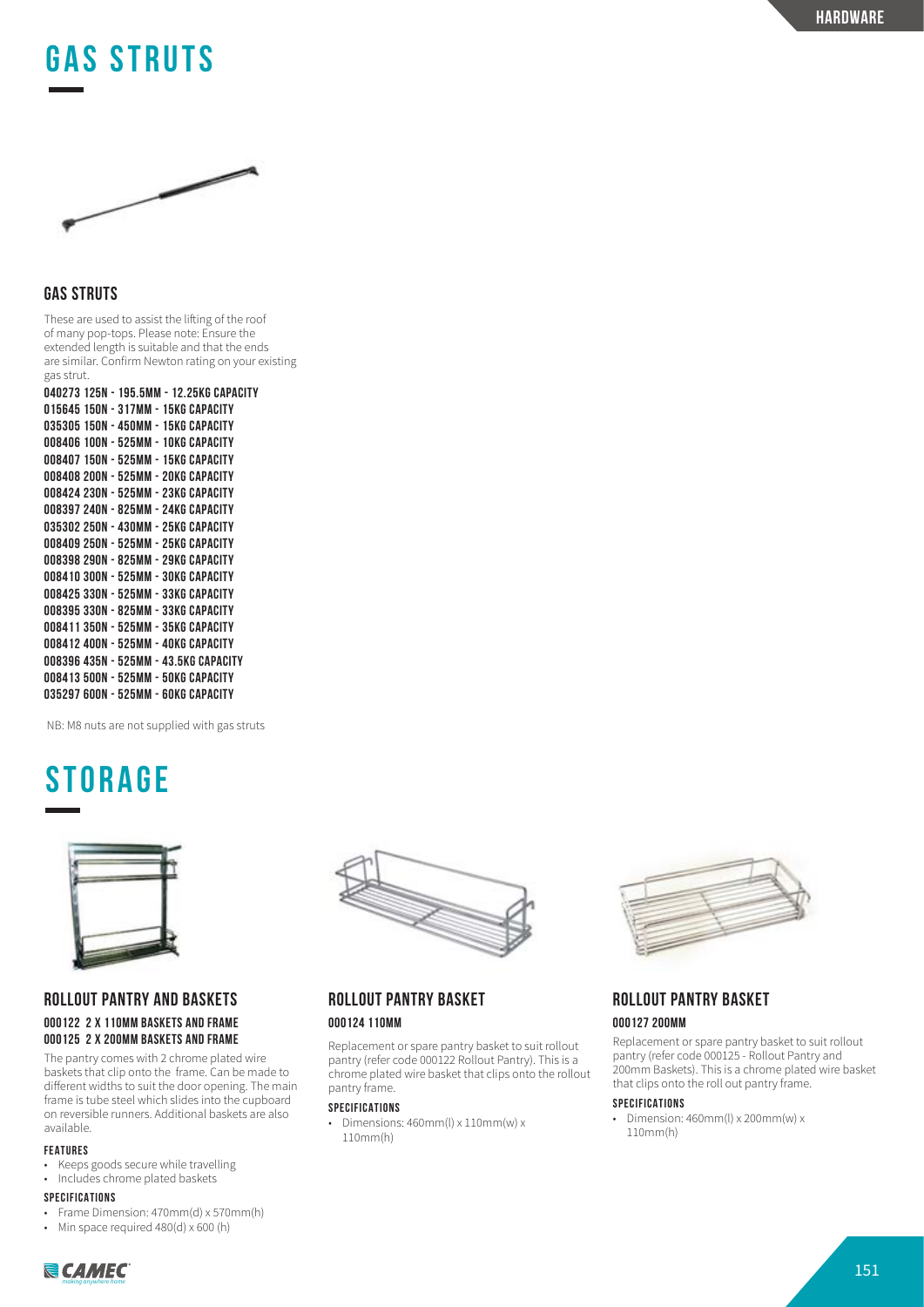# **ONE KEY SYSTEM**

One key fits all system. Used to replace a multitude of different keys, with one. Fits Camec locks only, or Thetford access doors (requires adaptor 043073 or 040185). Additional barrels with specific key numbers can be special ordered.



## **ONE KEY BARREL KIT**

**042087 - BARREL 2\* 042088 - BARREL 4\* 042089 - BARREL 6\* 042090 - BARREL 8\* 043071 - BARREL 12\***

#### **041815 - BARREL 20\***

\*NB: One barrel in each kit is a longer one to fit the deeper boot lock 042092, 044947, 044946



## **ONE KEY LARGE T HANDLE 044947 BLACK 044946 SATIN**

Fits all rapid glider boot doors



## **ONE KEY DOOR LOCK 042093**

Replacement outer housing for all Camec 3-point locking doors. This housing will enable it to accommodate the One Key Fits All barrel. Replacement housing only required for doors without a Camec logo on the handle.



**PADLOCK KIT 041567 PADLOCK WITH 2 BARRELS**

This chrome plated padlock is fitted with Camec's One Key Fits All barrel. Each padlock can be keyed alike to the same key as the other locks on the caravan/RV. See your Camec RV retailer if you require additional keyed alike barrels for your application. Padlock shackle diameter is 6.3mm.



### **ONE KEY FITS ALL T HANDLE WINDSOR RAPID DOOR NO BARREL**

**042092 REPLACEMENT HANDLE - CHROME 042508 BARREL ONLY, GENERIC KEY 042509 BARREL ONLY, KEYED TO MATCH ALL OTHER KEYS (SPECIAL ORDER) 044947 BLACK 044946 SATIN**



### **ONE KEY FITS ALL T HANDLE SMALL BOOT DOOR NO BARREL**

#### **042091 REPLACEMENT HANDLE 042506 BARREL ONLY GENERIC KEY 042507 BARREL ONLY KEYED TO MATCH ALL OTHER KEYS (SPECIAL ORDER)**

The replacement handle features a housing capable of accommodating the One Key Fits All barrel.



**ONE KEY FITS ALL CAMEC 2RC MINI 040268**

Supplied with additional shorter cam for a van water filler application.



**ONE KEY RED ASSEMBLY KEY 041577 SUITS LOCKS BEFORE 2015 051826 SUITS LOCKS AFTER 2015**



#### **ONE KEY ZADI ADAPTOR 043073 BLACK 040185 ALL BARREL ADAPTOR - WHITE**

One key fits all adaptor to suit the Thetford access/ toilet door

#### **FEATURES**

- Two adaptors per packet
- Some installation required.



## **ONE KEY FITS ALL CAMEC TONGUE LOCK HOUSINGS**

**040186 CAMEC SQ ACCESS 040187 ALL STORAGE** Suits one key fits all system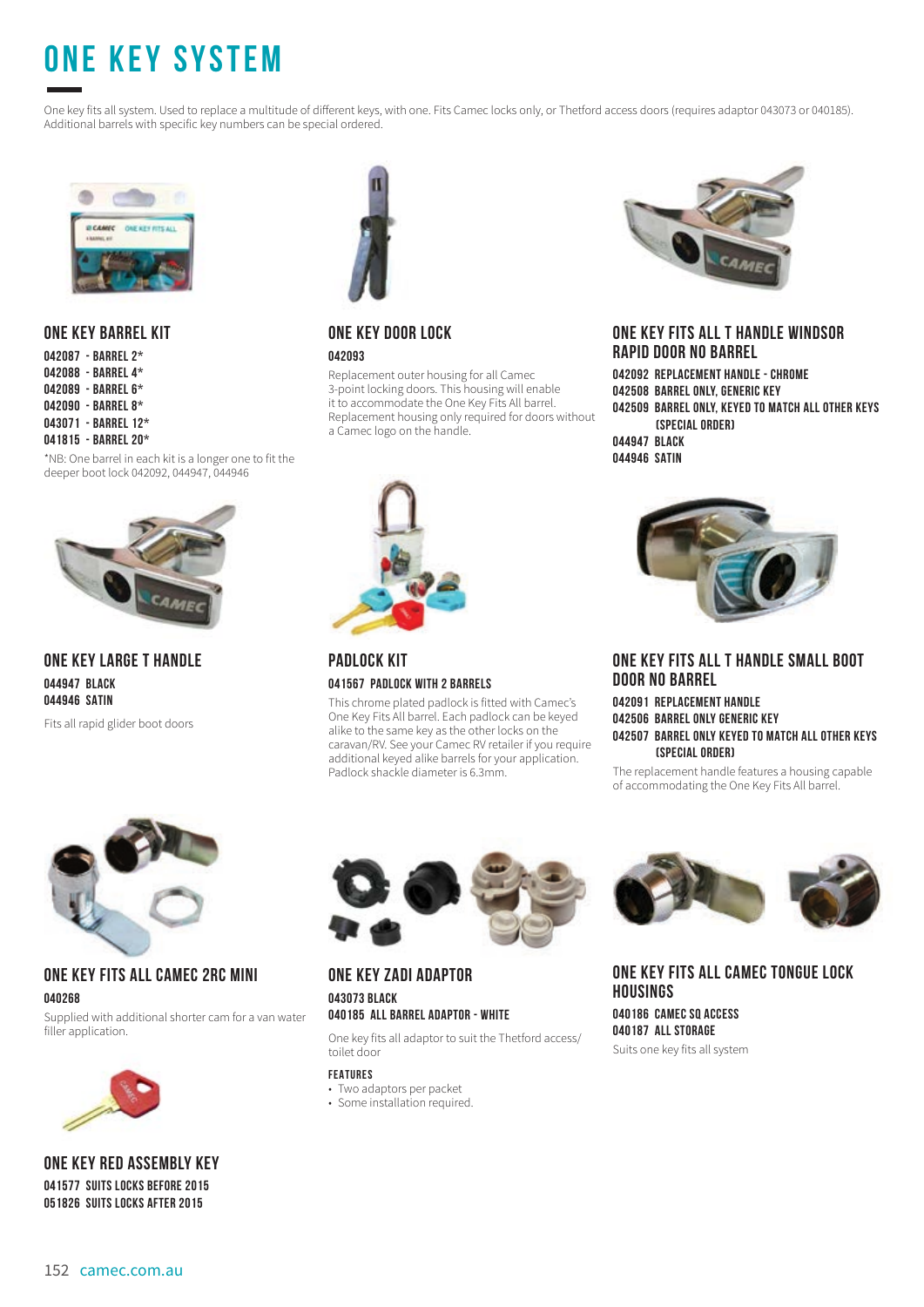## **INTERNAL FIXINGS**



## **NON SKID GRIP TAPE 000167**

#### **FEATURES**

- Anti slip grit surface improves footing on step ladders and trailer frames
- Dimensions: 50mm(w) x 18m(l) roll



#### **TOWEL RAIL PILLAR END AND CENTRES**

**008196 PILLAR CENTRE 3/4" 19MM RAIL CHROME 008197 PILLAR END 3/4" - 19MM RAIL CHROME 008201 PILLAR END 5/8" - 16MM RAIL CHROME 008200 PILLAR CENTRE 5/8" - 16MM RAIL CHROME**



## **3/4" RAIL OVAL SHAPE**

**008198** To suit 19mm towel rails. Chrome plated steel.

**SPECIFICATIONS**

• 3/4" - 19MM Rail



## **5/8" FLANGE OVAL SHAPE 008202**

**SPECIFICATIONS**

• To suit 16MM Rail



**CHROMED BRASS THROUGH PILLAR 008219 PILLAR THROUGH 008223 PILLAR END NICKEL 008222 PILLAR CORNER**

Chromed Brass Pillar 4mm. These are used as shelf surrounds, with 4mm rod. The corner pillar has 2 holes at 90 degrees to each other, the end pillar hole goes only half way thru and the through pillar has a hole going all the way through.

#### **FEATURES**

• NO threaded bolts are included with these

## **TOWEL RAIL 3.6M 008203 CHROME PLATED 19MM X 3.6M 039112 STAINLESS STEEL 16MM X 3.6M 039113 STAINLESS STEEL 19MM X 3.6M**

Commonly used as a drying rail at front or rear of RV.



## **TRAY RAIL NICKLE PLATED 008215**

#### **SPECIFICATIONS** • 1.8m

• 4mm diameter



**CAMLOCK - LONG TONGUE 008231**

- 22mm Bolt Lock tongue
- Keyed alike

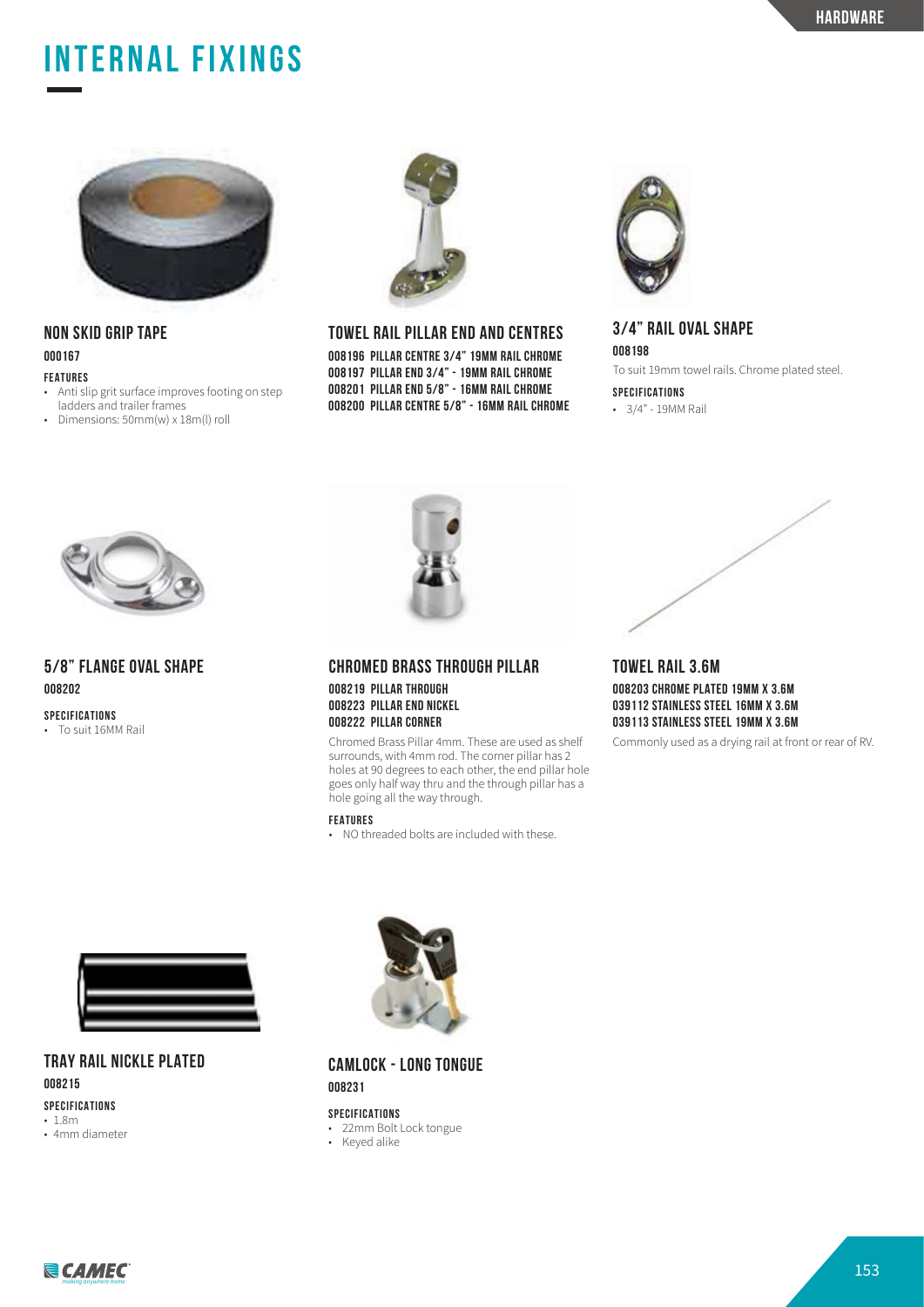## **EXTERNAL FIXINGS**



## **TAILGATE LATCH-SPRING LOADED 035326**

A common fixture to hold tailgates up on trays.



## **VISCOUNT POW GREY KNOB LOCK 008556**

Nylon push out window lock.

#### **SPECIFICATIONS**

• Grey



## **CAMLOCK - SHORT THREAD LONG TONGUE 008239**

**SPECIFICATIONS**

• Keyed alike



### **FIAMMA SECURITY DOOR HANDLE 000746 HAND 31CM 000747 HAND 46CM**

Fiamma Helping Hand Door Handle is made of solid aluminium. It serves as a convenient handle to make entering and exiting the vehicle easier. When closed back onto the door, it works as an anti-theft device.



## **KNOBLOCK W-METAL PLATE WHITE 035438**

Pushout window Knob Lock With Metal Plate, White knob. Suit older style, pushout windows. These pop-rivet onto window. Plastic is held to metal with a rivet.



## **MILLARD POW PLASTIC/METAL LOCK 008553**

Push out window swivel lock with plastic lever with metal base. Colour: Black.



**CAMLOCK-SHORT THREAD SHORT TONGUE 008240 SHORT THREAD KEYED ALIKE 035550 SHORT THREAD RANDOM KEY**



## **FIAMMA SECURITY 46 PRO HANDLE 034093**

Security handles take up little space when folded against wall. They serve as a useful handle to make entering and exiting the vehicle easier. They adapt to all doors, opening both to the right and left. Includes installation brackets, screws and internal counter brackets.



**CAMLOCK - LONG THREAD 008243 LONG THREAD RANDOM KEY 008242 LONG THREAD KEY/ALIKE**

Access door lock or Coin Machine Lock, long thread. Fits a 19mm hole with an overlap of 2mm.



## **SWINGING BOLT - 2 PIECE 007997**

Used on old style protector shades

**SPECIFICATIONS**

• 38mm and plate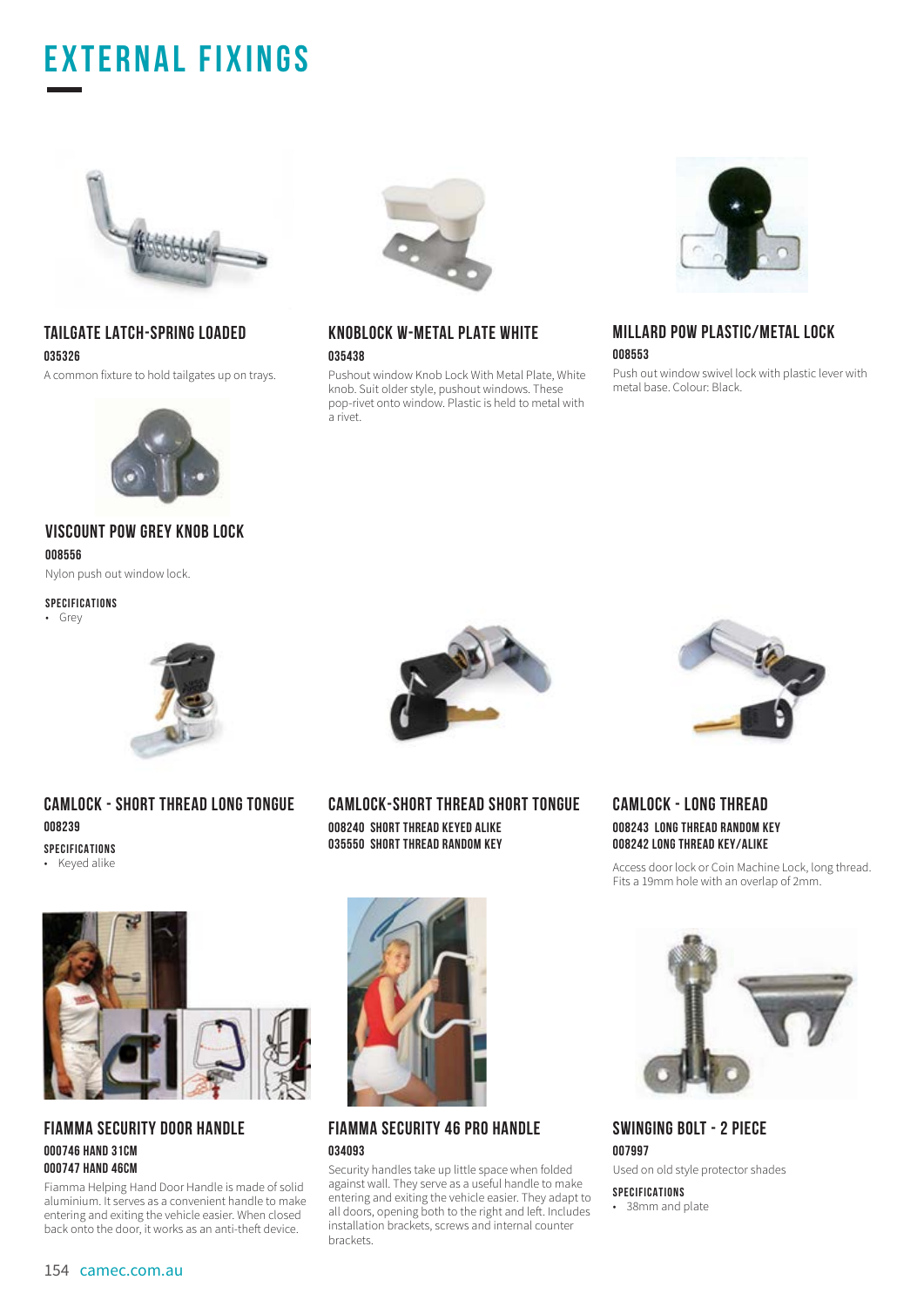## **external fixings**



## **SWINGING BOLT 50MM & PLATE 007998**

Anti rattle Catch, stainless steel, with plate, 50mm bolt. These are often used to hold shut a protector shade or old style hatch. They are stainless steel with an alloy nut.



**CABIN HOOK**

**008182 75MM WITH EYE 008183 100MM WITH EYE 008185 150MM WITH EYE 008186 200MM WITH EYE 008187 EYE - CABIN HOOK**



## **CORNER ANGLE 008158**

**SPECIFICATIONS** • White



**ROUND DOOR STOP & SCREW 75MM 008228 SPECIFICATIONS** • White



## **HOLDING CATCH ACCESS DOOR 008161**

**SPECIFICATIONS**

- White
- Holds the access door lid open to leave your hands free



## **SCREEN DOOR LOCK 008244**

Used on camper trailer doors and shower doors

**SPECIFICATIONS** • Silver

• Also know as a 'Tulip' lock



## **GARAGE LOCK CAST TONGUE 008248**

#### **SPECIFICATIONS**

- Dimensions: 120mm(l) x 10mm(h) x 10mm(d) <br>• Commonly used on the back of the square th
- Commonly used on the back of the square thread of 'T' Handles to allow opening from the rear



**FLY SCREEN TURN BUTTON 5/16**

**008258** A simple locking device for hinged fly screens. **SPECIFICATIONS**

• Black



**CAMEC OUTER HANDLE 014382** Suits Camec 3 point lock

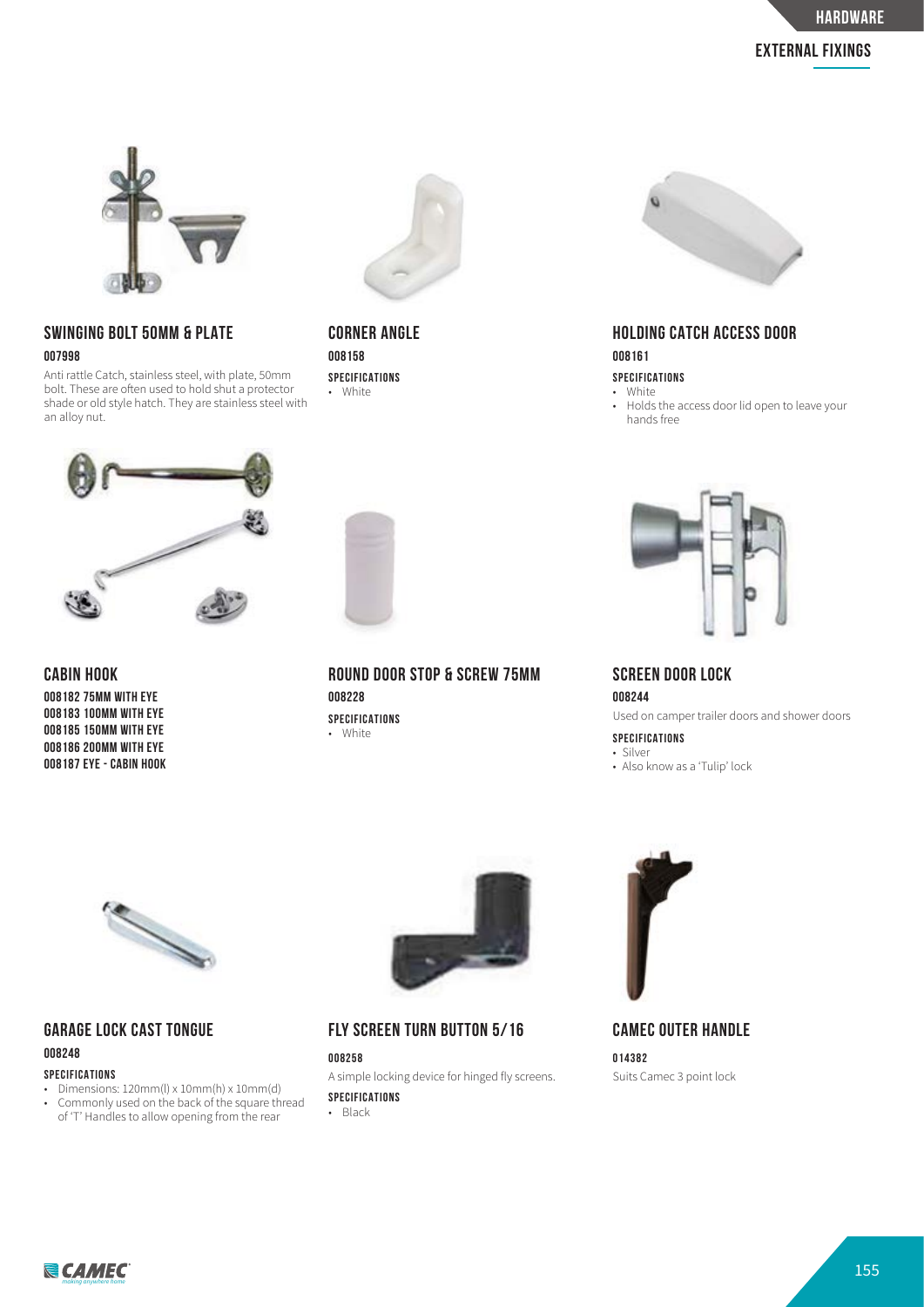



## **METRO CURTAIN TRACK 036495**

## **FEATURES**

• White • Runners and tape extra

## **SPECIFICATIONS**

 $\cdot$  5M long • Accepts 035440 runners



## **EXPANDING PLASTIC COATED WIRE 007775**

#### **FEATURES**

- White • Use 007802 screw eye or 007803 screw hook each end to make hanging curtains easy
- Sold per metre



**SCREW 007802 SCREW EYE 007803 SCREW HOOK** • Suits 007775 Wire



### **STEEL CURTAIN GATHERING HOOK NO 7 007799**

### **FEATURES**

- Strong hook to be used to hang curtains made with gathering tape attached
- Use with 035440 curtain runner, 036495 metro curtain track and 007810 tape.



## **METRO CURTAIN RUNNER**

#### **035440**

To suit aluminium track (refer code 036495).

#### **SPECIFICATIONS**

- White<br>• Use a Use approx 12 x per metre of track
- Flat base



**TRACK ALI MINI GLIDE TOP 5M CA 007779**

### **FEATURES**

- Clear anodised • Suits curtain runners with curved base
- 



### **NYLON CURTAIN GATHERING HOOK 007800**

### **FEATURES**

• White

- Lightweight gathering hook<br>• Use with 035440 curtain run
- Use with 035440 curtain runner and 036495 metro curtain track and 007810 tape.



## **GATHERING TAPE NATURAL**

## **007810**

## Per Metre

#### **FEATURES**

• Sewn to top of curtain for easy attachment of gathering hooks for use in runners/track



### **CURTAIN ROD 16MM POWDER CTD WHITE X 5M**

**007771**

#### **FEATURES**

- Steel conduit
- Dimensions: 5m(l) x 16mm(diam)





## **SNAP IN MUSLIN BRACKET - WHITE 007786**

Use screws or double sided tape to attach to wall or ceiling.

#### **FEATURES**

• The removable cap fits onto 16mm curtain rod, then connects into the bracket. Simple design allows for easy removal of curtain clips

• White



## **END STOP PUSH IN - MINI TRACK 007798**

To suit metro track.

#### **FEATURES**

Place one at each end of the curtain to stop them from sliding off the track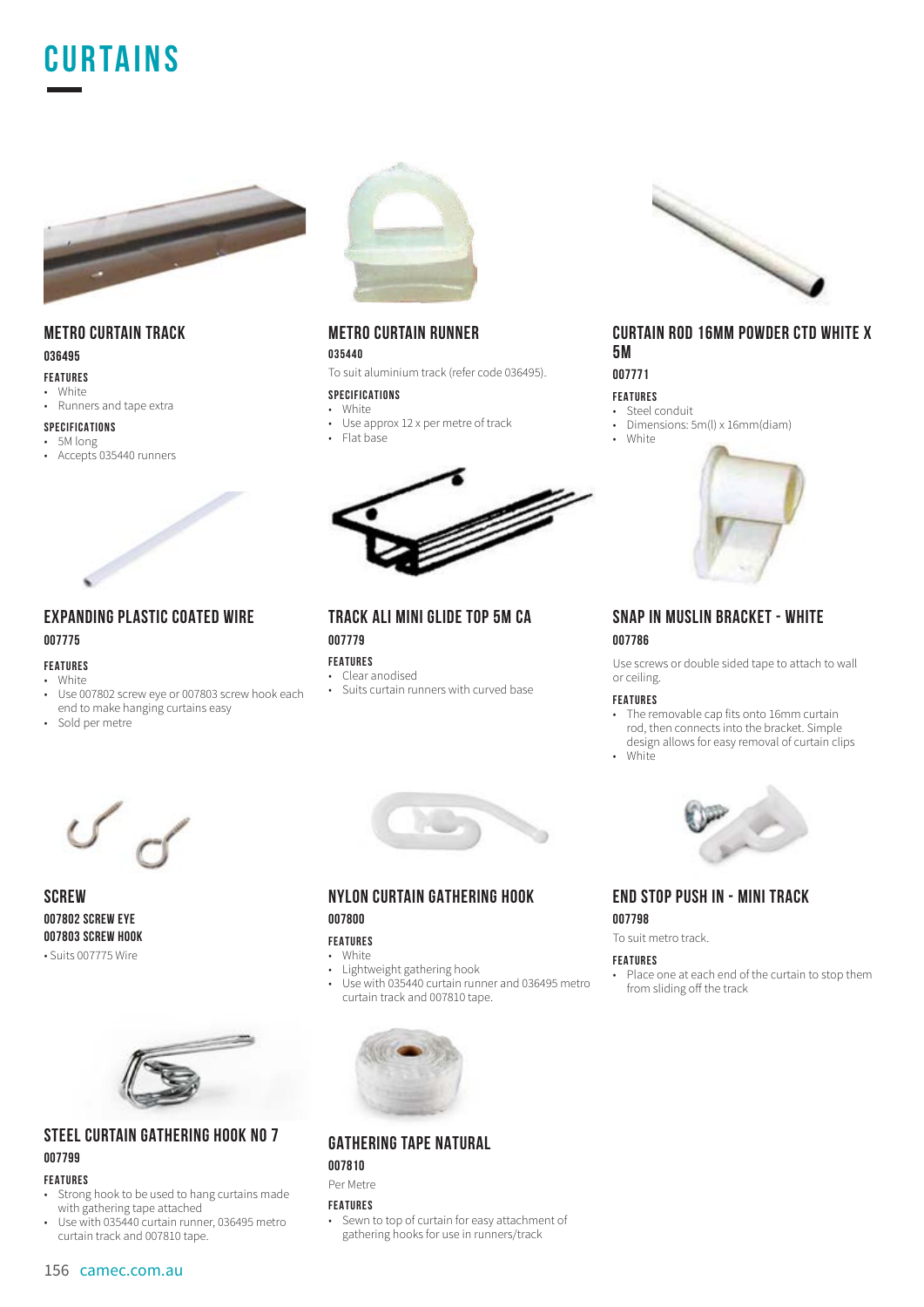

## **JAYCO CURTAIN TAB 007807**

These plastic curtain tabs slide into the curtain track commonly found in Jayco caravans. The tabs are sewn into the top of your curtain allowing it to slide easily into the existing track.

#### **FEATURES**

• Sold each



## **JAYCO CURTAIN RUNNER**

**007808 FEATURES**

• Common runner used in Jayco vans that utilise 2 x white nylon runners





## **REMI ROOM DIVIDER**

#### **007770**

- 1500w X 1900h • High quality pleated material can be used to partition
- an open space to create a cosy, intimate atmosphere • Compact design
- Low weight
- Quiet to operate
- Grey material

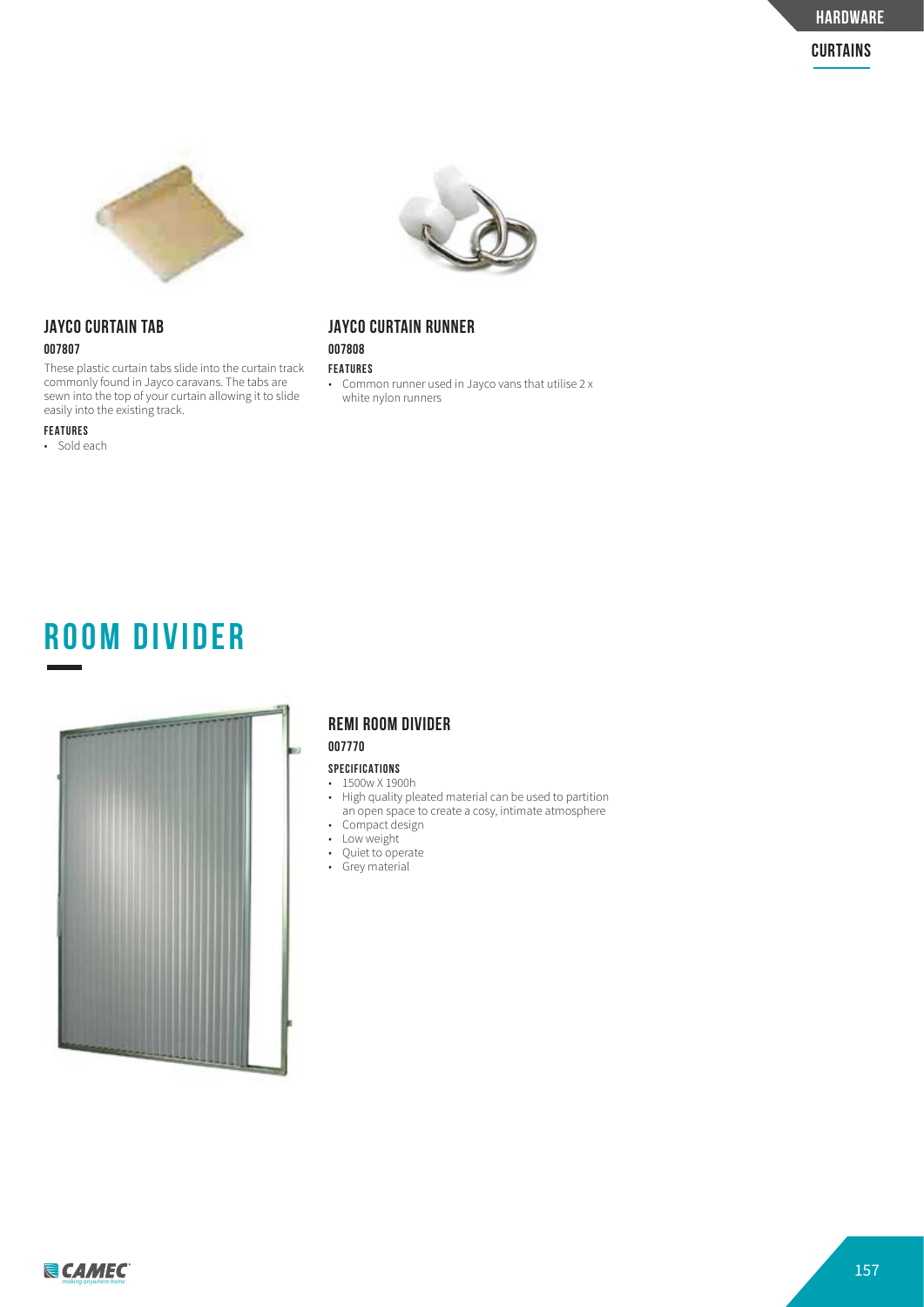## **ROOF**



## **POP TOP INTERIOR SUPPORT 035303**

Internal support for pop top camper roof. Extendable support for pop tops when li mechanisms or gas struts need a little extra help.



## **CAMPER ROOF CLAMP SILVER 008265**

This clamp is commonly used on pop top caravans and wind up campers to hold down the roof while the trailer is in storage or while travelling.

#### **FEATURES**

- Includes clamp and J clip<br>• Australian made
- Australian made
- Zinc plated



## **CAMPER ROOF CLAMP LOCKABLE 008267**

This clamp is commonly used on pop top caravans and wind up campers to hold down the roof while the trailer is in storage or while travelling.

#### **FEATURES**

- Includes toggle clamp, space for lock and extra locking bracket suitable for a small padlock (not included)
- Zinc plated



## **TONGUE - STANDARD ROOF CLAMP SILVER 008269**

Replacement zinc plated tongue for the standard and locking silver clamp.

#### **SPECIFICATIONS**

• Silver



### **J CLIP - ROOF CLAMP SILVER**

**008270**

Replacement J Clip for both standard and locking silver clamps.

#### **SPECIFICATIONS**

• Silver

# **703 TOGGLE CLAMP WITH PLATE**

#### **008276**

Special locking catch mechanism prohibits the latch opening accidentally.

#### **SPECIFICATIONS**

- Plate included
- Dimensions:  $160mm(l) \times 20mm(h) \times 40mm(d)$



#### **DROP NOSE PIN 008289**

This simple locking device has many applications such as securing the raiser arm roof clamp.

### **SPECIFICATIONS**

- Dimensions: - 8mm thick
- 70mm O/A length • Suits max 45mm section
- **CAMPER TRAILER 3-STAGE LIFTER**
- **008302**

#### 3-stage lifter.

- Outer Tube Dimensions: 710mm(l) x 32mm(w) x 32mm(d)
- Largest section measures (with wings) 750mm x 30x30mm
- Middle section extends 600mm.
- Top section extends 640mm